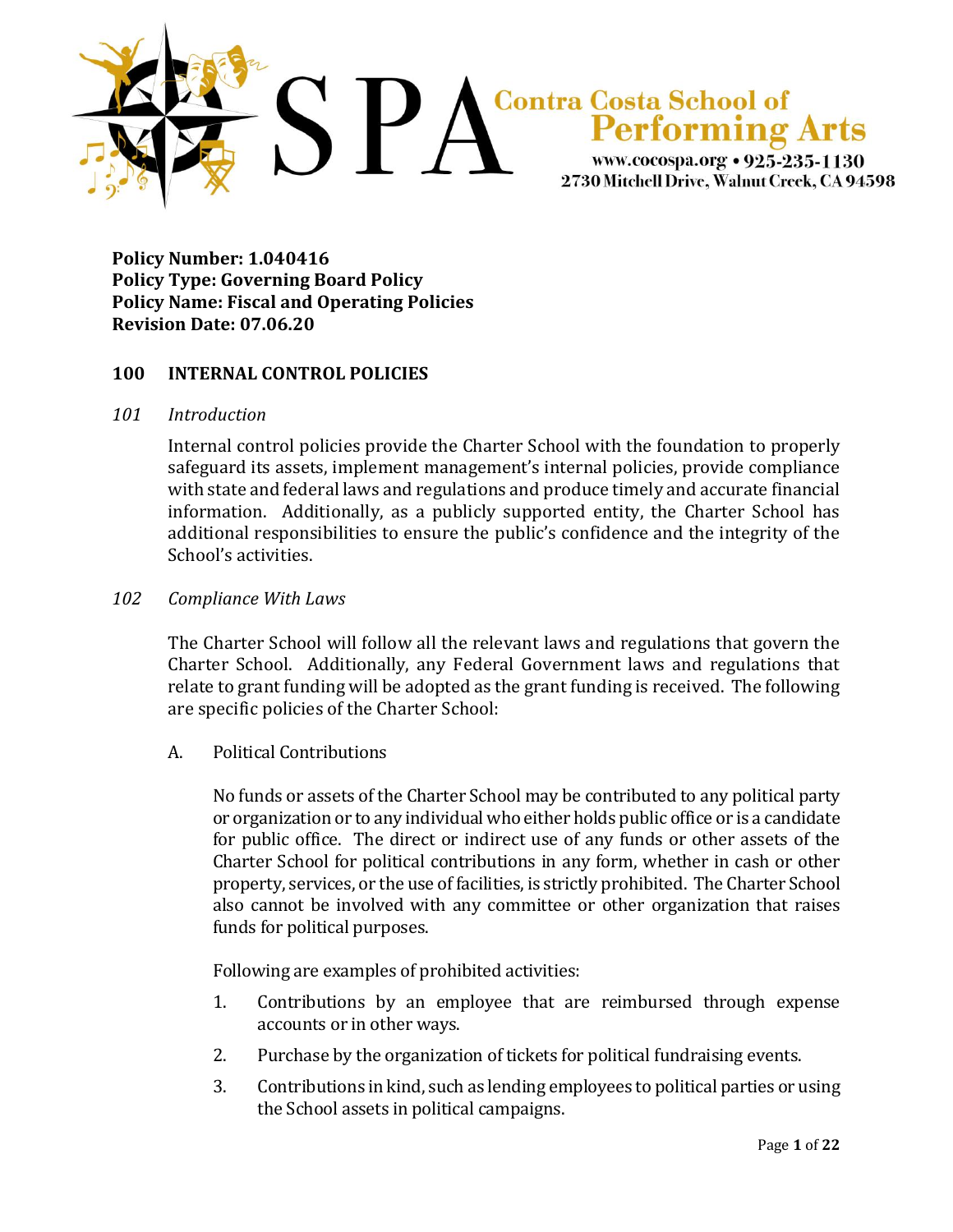# B. Record Keeping

To provide an accurate and auditable record of all financial transactions, the School's books, records, and accounts are maintained in conformity with generally accepted accounting principles as applicable to Charter Schools.

Further, the School specifically requires that:

- 1. No funds or accounts may be established or maintained for purposes that are not fully and accurately described within the books and records of the Charter School.
- 2. Receipts and disbursements must be fully and accurately described in the books and records.
- 3. No false entries may be made on the books or records nor any false or misleading reports issued.
- 4. Payments may be made only to the contracting party and only for the actual services rendered or products delivered. No false or fictitious invoices may be paid.

### **200 ORGANIZATIONAL CONFLICT OF INTEREST OR SELF-DEALING**

The School will not be operated for the benefit of an affiliated or unaffiliated organization or an individual in his or her own private capacity or individuals related to the Charter School or members of its management, unless the private benefit is considered merely incidental. This private benefit preclusion will extend to:

- A. Sale or exchange, or leasing, of property between the agency and an affiliated or unaffiliated organization or a private or related individual.
- B. Lending of money or other extension of credit between an agency and an affiliated or unaffiliated organization or a private or related individual.
- C. Furnishing of goods, services or facilities between the agency and an affiliated or unaffiliated organization or a private or related individual.
- D. Payment of compensation, unless authorized by the Board of Trustees or its governing body, by the School to an affiliated or unaffiliated organization or a private or related individual.
- E. Transfer to, use by, or for the benefit of a private or related individual of the income or assets of the School.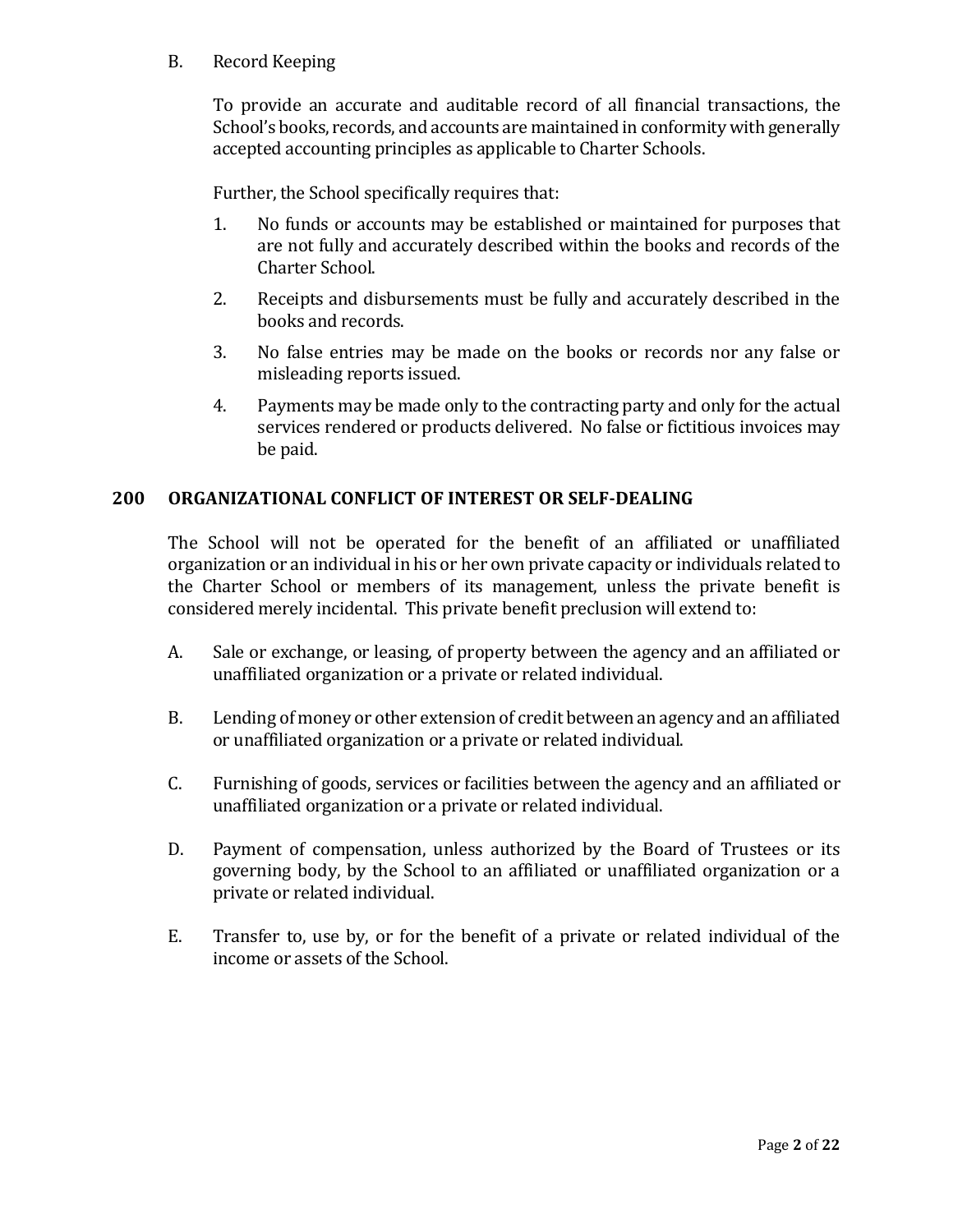# *201 Organizational Conflict Of Interest Or Self-Dealing (Related Parties) - continued*

Thus, the Charter School will be guided by the principle of arms-length standards with all affiliated or unaffiliated organizations or with a private or related individual(s).

Related party transactions shall include transactions between a school and members of the board, management, contracted management organization, employees, related individuals and affiliated companies. Related individuals within the scope of this definition include spouses, parents, children, spouses of children, grandchildren, siblings, father in law, mother in law, sister in law and brother in law of a board member or school employee.

# *202 Board Of Trustees Authorities*

The Board of Trustees shall have the sole authority to approve and will incorporate into its own minutes such matters as (i) change of the School's name, with authorizerpreapproval (ii) adoption of the annual operating and capital budgets, (iii) selection or termination of key employees (iv) key employees salary and salary changes, (v) incurrence of debt, mortgages or other encumbrances and their covenants and restrictions, within the terms of the charter (vi) investment policies, (vii) depository and investment banks, (viii) purchase or sale of property (ix) opening up or closing checking or savings accounts, and (x) selection of the Charter School's certified public accountants and (xi) other activities associated with the operations of the Charter School.

The Board of Trustees will meet monthly to ensure that its fiduciary duty is maintained. The Board will review the following: prior meeting minutes, business items, educational items, and subcommittee reports.

### *203 Signature Authorities*

To properly segregate duties within the Charter School, the Chairperson of the Board, the Chief Financial Officer/Treasurer of the Board, and the Charter Executive Director are the only individuals with signatory authority and are responsible for authorizing all cash transactions. Individual checks greater than \$15,000 will require dual signatures prior to check issuance.

### *204 Government Access to Records*

The Business Manager or contracted business back office services provider will provide access to the organization's records to the authorizer and provide supporting records, as requested, in a timely manner.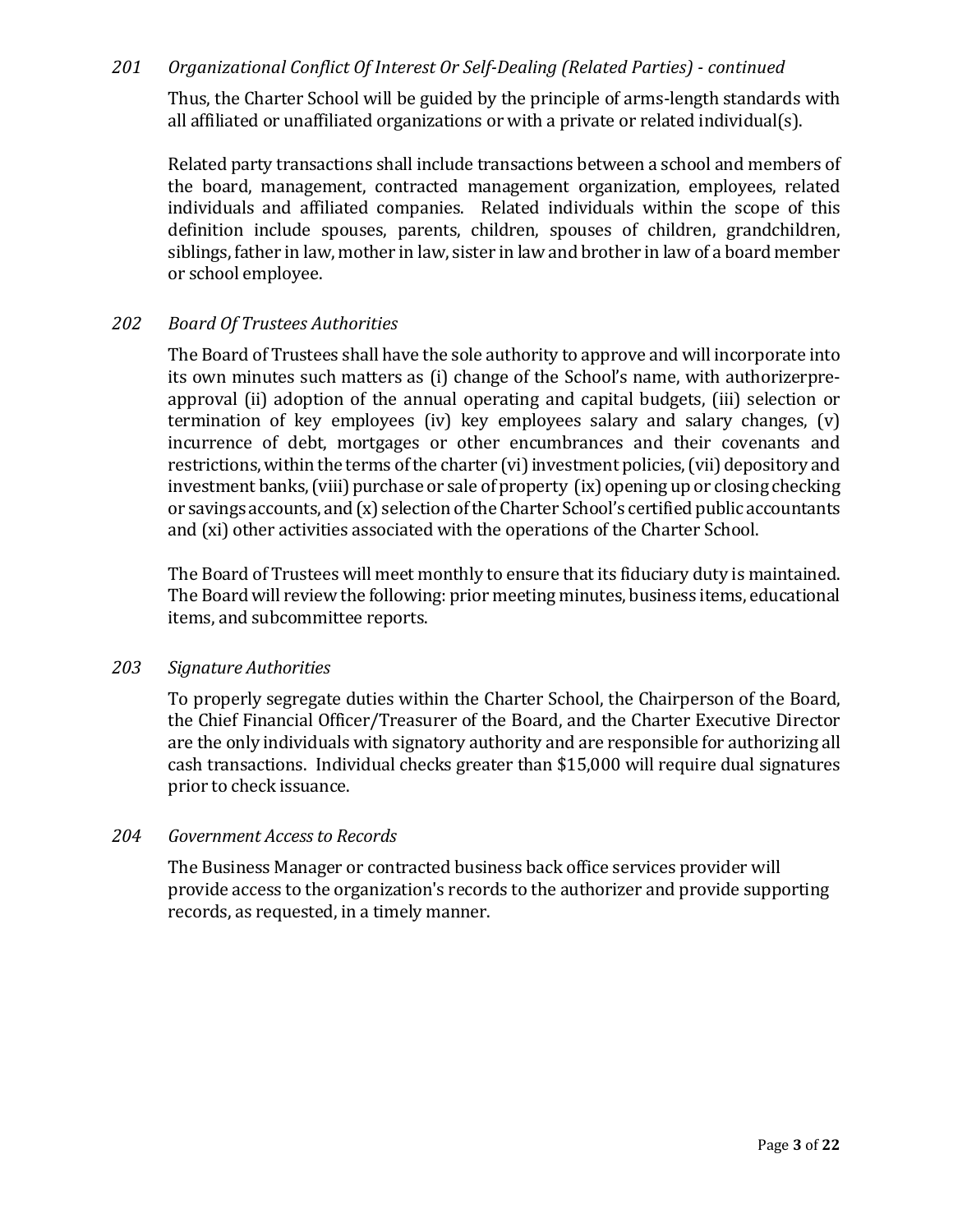## *205 Security of Financial Data*

- *A.* The system's accounting data must be backed up daily by the business back office services provider to ensure the recoverability of financial information in case of hardware failure. The back up will be stored in a fire safe area and properly secured.
- C. All other financial data, petty cash box, unused checks and unclaimed checks will be secured by the Business Manager or the business back office services provider from unauthorized access.

# *206 Security of School Documents*

Originals of the following corporate documents are maintained and their presence is verified on a periodic basis:

- A. Charter and all related amendments
- B. Minutes of the Board of Trustees and subcommittees
- C. Banking agreements
- D. Leases
- E. Insurance policies
- F. Vendor invoices
- G. Grant and contract agreements
- H. Fixed asset inventory list
- *2079 Use of School Assets*
	- A. No employee may use any of the School property, equipment, material or supplies for personal use without the prior approval of the Business Manager or Executive Director.
- *208 Use Of School Credit Cards*
	- A. Charter School credit cards should only be issued with the formal approval of the Board of Trustees and with proper justification. The cost/benefit to the Charter School should be fully reviewed to ensure that no other method is appropriate. If credit cards are issued they should be assigned to certain Charter School employees and should be used only for school-related expenditures. All charges must be supported by invoices or travel reports to be eligible for payment by the Charter School.
	- B. Monthly credit card statements are reconciled to invoices and travel reports and are approved by the Executive Director, unless not deemed independent than the approval would be by the Board of Trustees.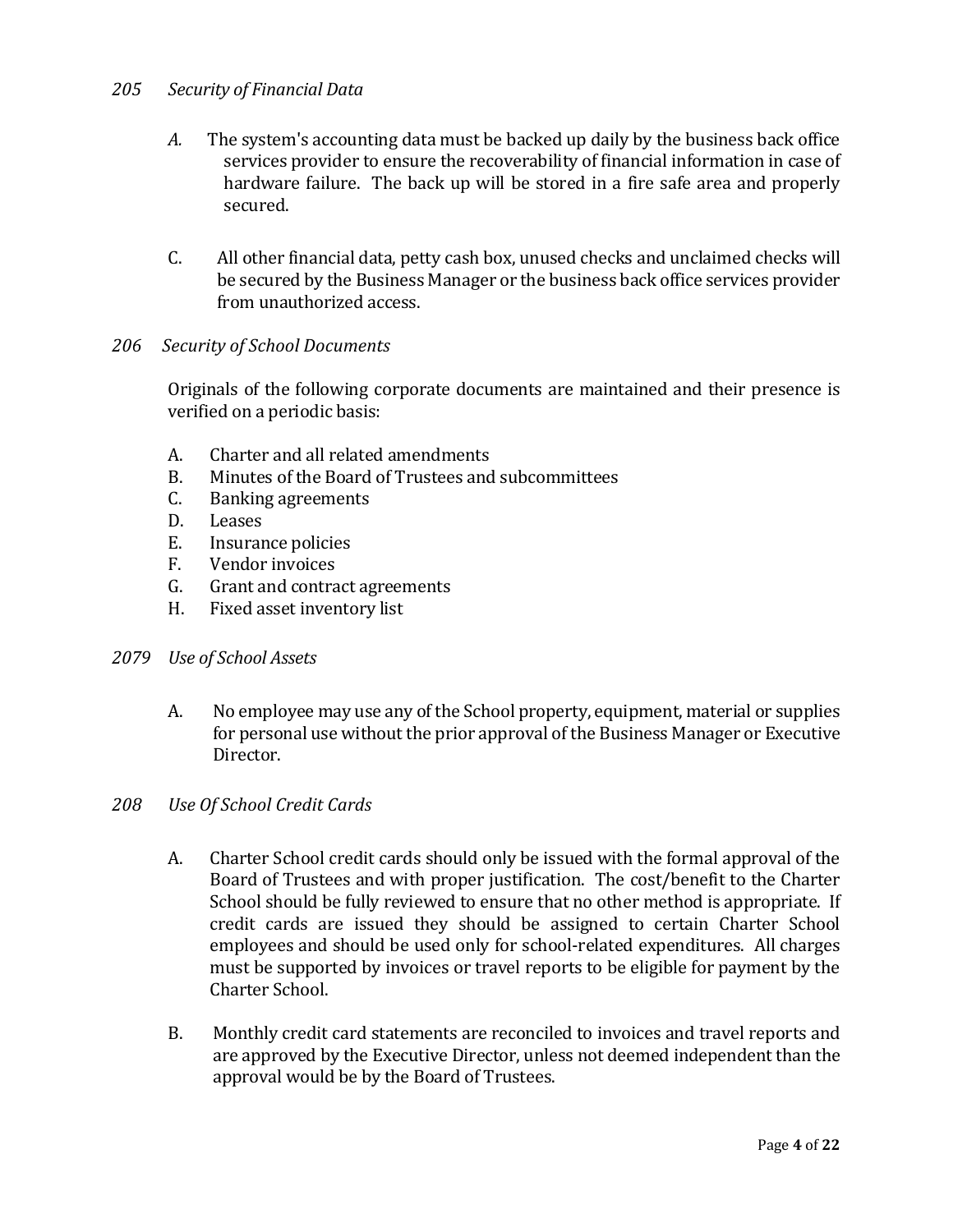#### **300 FINANCIAL MANAGEMENT POLICIES**

#### *301 Basis Of Accounting*

The Charter School will maintain their accounting records and related financial reports on the accrual basis of accounting.

#### *302 Accounting Policies*

The accounting policies and financial reporting adopted are consistent with the special purpose governmental unit requirements of the Governmental Accounting Standards Board (GASB), including Statement of Governmental Accounting Standards No. 34 – *Basic Financial Statements – and Management's Discussion and Analysis – for State and Local Governments*. GASB is the recognized standard setting body for establishing governmental accounting and financial reporting principles.

#### *303 Basis of Presentation*

The accounts of the Charter School are organized on a basis of the School Account Code Structure or SACS. The operations of the fund are accounted for by providing a separate set of self-balancing accounts, which comprise its assets, liabilities, net assets, revenues and expenditures. The Charter School uses the following fund:

*General Fund* - This fund of the Charter School is used to account for all financial resources associated with the operation of the school. In addition, all activities relating to Student Activities should be separately identified and recorded within this fund.

#### *304 Revenues*

Under the accrual basis of accounting, revenues recognized when earned.

#### *305 Expenditures*

Under the accrual basis of accounting, expenses are recognized when services are incurred or goods are received.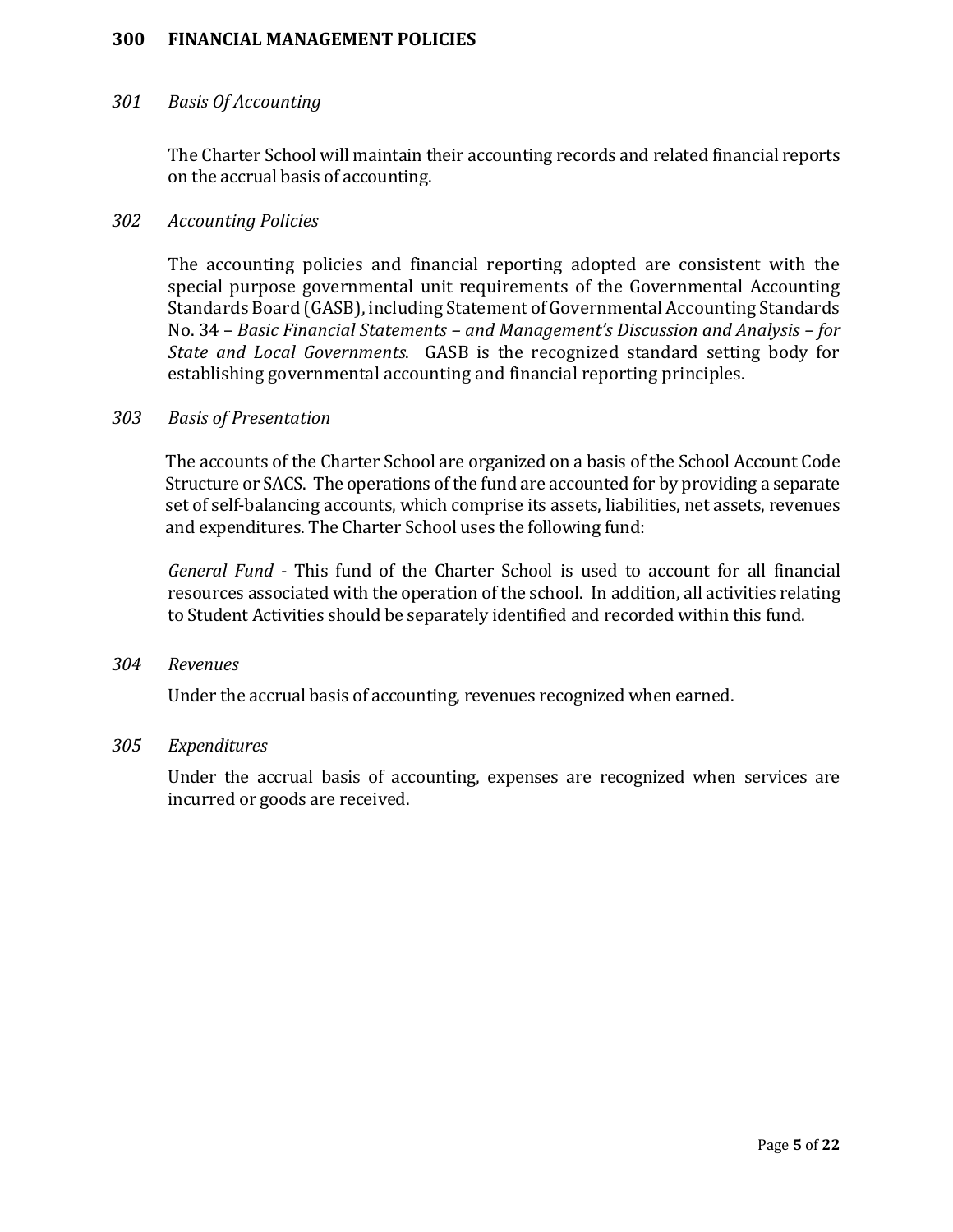### *306 Incurred Costs*

For the purpose of invoicing funding sources for allowable costs under cost reimbursement contracts, the term "costs incurred" is defined as follows:

A. Costs related to items or services incurred directly for the contract and received at the time of the request for reimbursement and is not specifically disallowed by the funding source.

#### *307 Cash Management*

- A. The School maintains cash accounts at a federally insured bank.:
- B. A schedule of aged accounts and grants receivable is prepared monthly and reviewed by the Executive Director for collection. Appropriate collection procedures are initiated, if necessary.
- *308 Grants Receivable Aging Criteria*

Accounts receivable outstanding are aged on a thirty, sixty, ninety, and over-ninety day basis.

- *309 Grant/Contract Invoicing*
	- A. All invoices are submitted to the funding sources by dates specified in the grant or contract agreement.
	- B. The invoicing format is that specified by the funding source.

#### *310 Budgets*

- A. The Charter School prepares an annual operating budget of revenues and expenses, a cash flow projection, and a capital budget. These budgets and projection are reviewed and approved by the Board of Trustees, at the annual meeting and modified, as necessary.
- B. Financial statements displaying budget vs. actual results are prepared by the back office services provider and reviewed by the Executive Director and presented to the Board of Trustees at each monthly board meeting.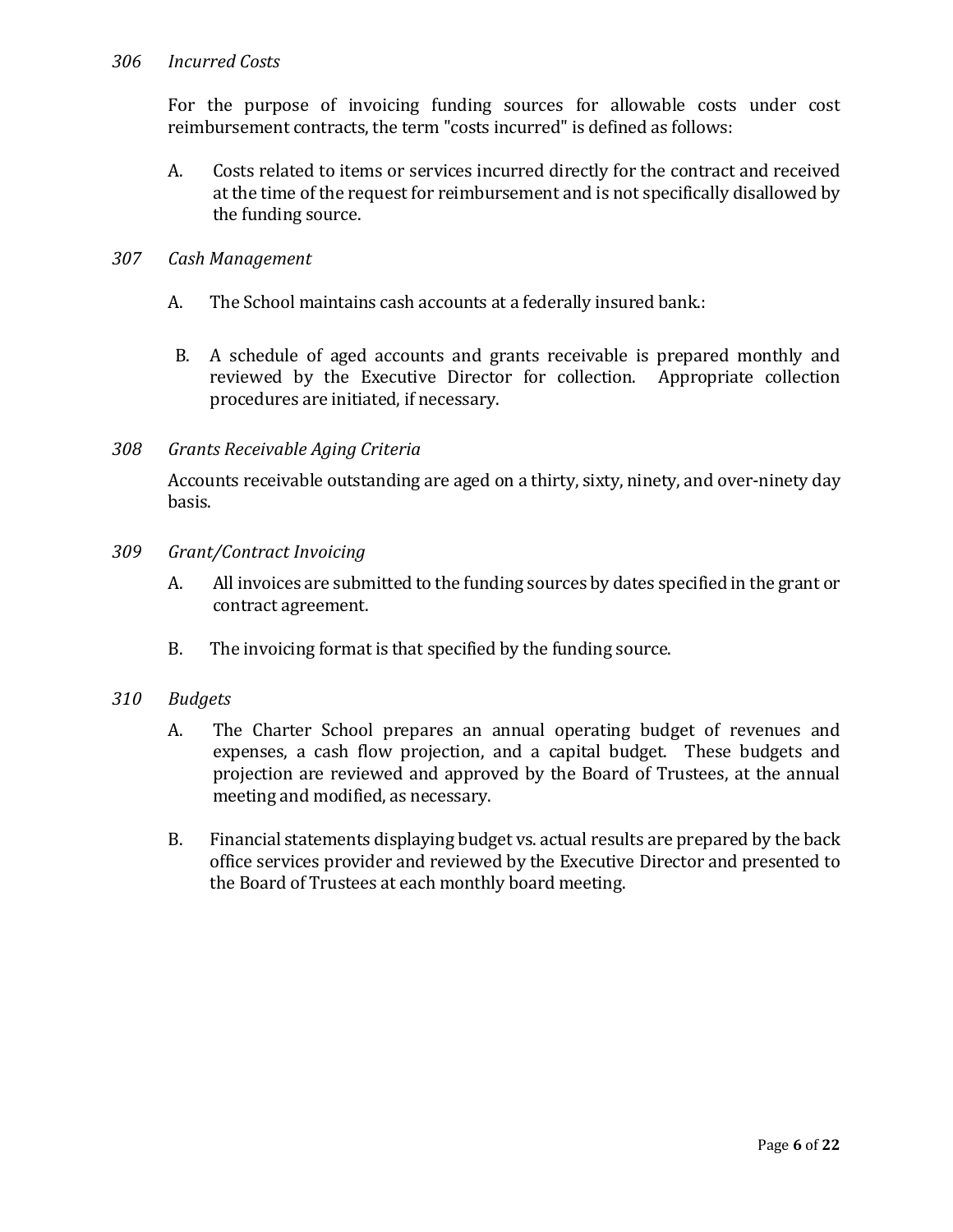# *311 Insurance And Bonding*

- A. The School maintains minimum levels of coverage, as deemed appropriate by the Board of Trustees.
	- B. The School requires proof of adequate insurance coverage from all prospective contractors, as deemed applicable by the Board of Trustees.

# *312 Record Retention And Disposal*

- A. Records are maintained for the following indicated minimum periods:
	- 1. Books, records, documents and other supporting evidence including paid, cancelled or voided checks, accounts payable records, vendors' invoices, payroll sheets and registers of salaries and wages, tax withholding statements, employees' timesheets and other public documents are retained for seven years after the original entry date.
- B. All records not supporting government grants or otherwise covered by rules of the

Internal Revenue Service are retained for three years from the end of the fiscal year in

which the records were originally prepared.

- C. All financial records are maintained in chronological order, organized by fiscal year.
- D. In connection with the disposal of any records, a memorandum of record disposal is prepared by the Business Manager listing the record or the class of records disposed of. The Board of Trustees certifies this memorandum of records disposal.

### *313 Financial Reporting*

The back office services provider maintains supporting records in sufficient detail to prepare the School's financial reports, including:

- A. Annually:
	- 1. Financial statements for audit
	- 2. Annual budget
- B. Monthly:
	- 1. Trial balance
	- 2. Internally generated budget vs. actual financial statements
	- 3. Billing invoices to funding sources
	- 4. Updating the cash flow projection
- C. Periodically: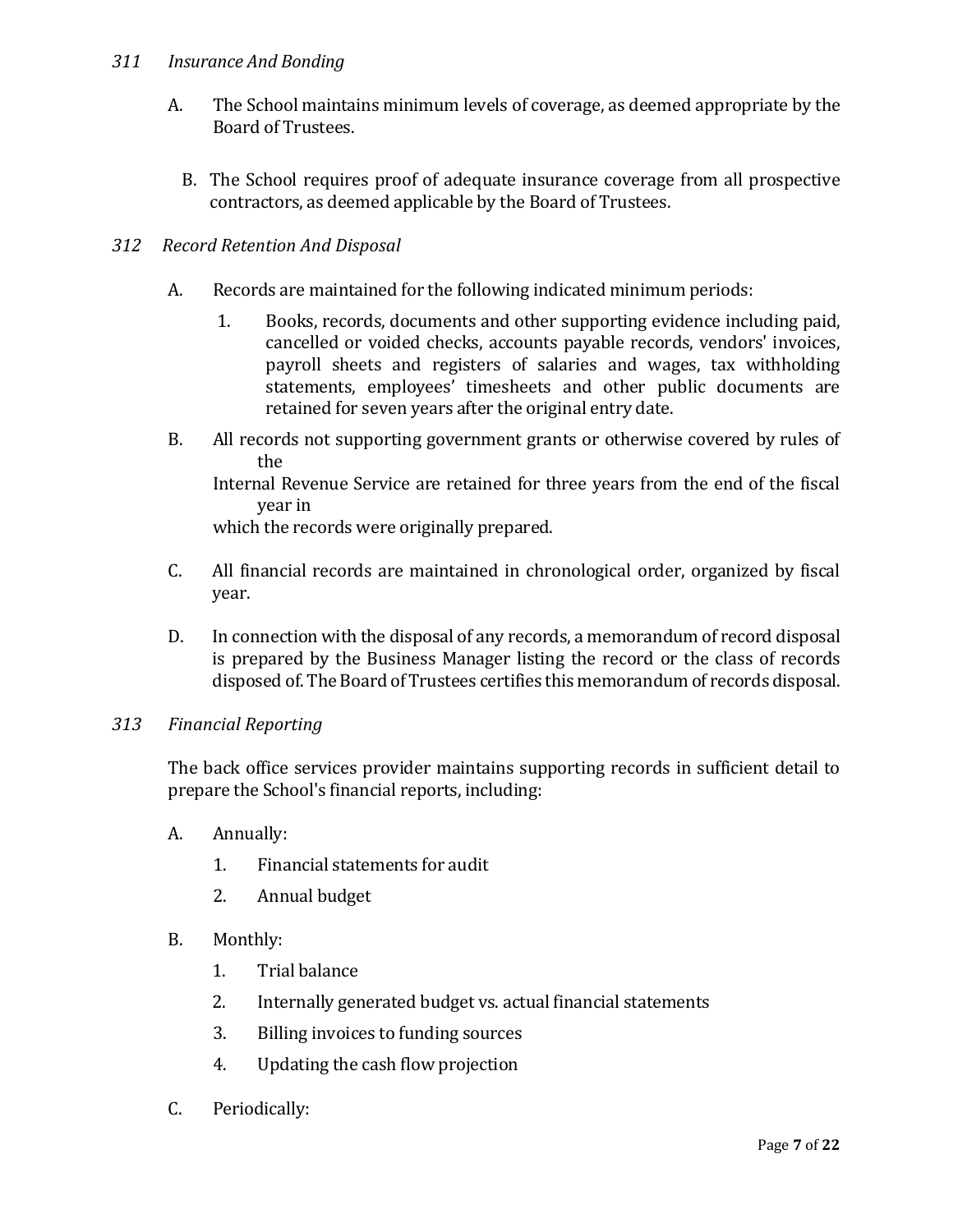- 1. IRS Forms 941 and payroll tax returns and comparable state taxing authority returns
- 2. Other reports upon request

# *314 Audit*

The Board of Trustees arranges annually for a qualified certified public accounting firm to conduct an audit of the Charter School's financial statements in accordance with *Government Auditing Standards* and the *Governmental Accounting Standards Board.*

The audit reports will be submitted to the proper governmental agenices based on their respective deadlines.

*315 Audit/Finance Committee*

The Board of Trustees may appoint an audit/finance subcommittee as deemed necessary. This subcommittee will nominate the independent auditor and review the scope and results of the audit. The audit/finance subcommittee also receives notice of any consequential irregularities and management letter comments that the auditor noted during the engagement. Additionally, the subcommittee will develop a corrective action plan to address all relevant weaknesses noted by the auditor. The audit/finance subcommittee will also review all financial information of the Charter School and provide recommendations to the Board of Trustees.

# **400 POLICIES RELATED TO ASSETS, LIABILITIES AND FUND EQUITY**

- *401 ASSETS*
- *402 Bank Accounts*
	- A. Bank accounts for the indicated purpose and limitation(s) have been authorized by the Board of Trustees of the School at the indicated Federal Deposit Insurance Corporation (FDIC)-insured banks:
- *403 Petty Cash Payments*
	- A. Petty cash payments are made from a fund not to exceed \$150, and should be for cash advances, local expense reimbursement and small-dollar vendor purchases, provided proper documentation is furnished with each request. No individual payment shall be greater than \$75.
	- B. The petty cash account is balanced on a monthly basis by the petty cash custodian. The replenishment check is made out to "(Custodian's name) *- Petty Cash Custodian*" on an as needed basis.

## *404 LIABILITIES AND FUND EQUITY*

*405 Accounts Payable*

Only valid accounts payable transactions based on documented vendor invoices, receiving report or other approved documentation are recorded as accounts payable.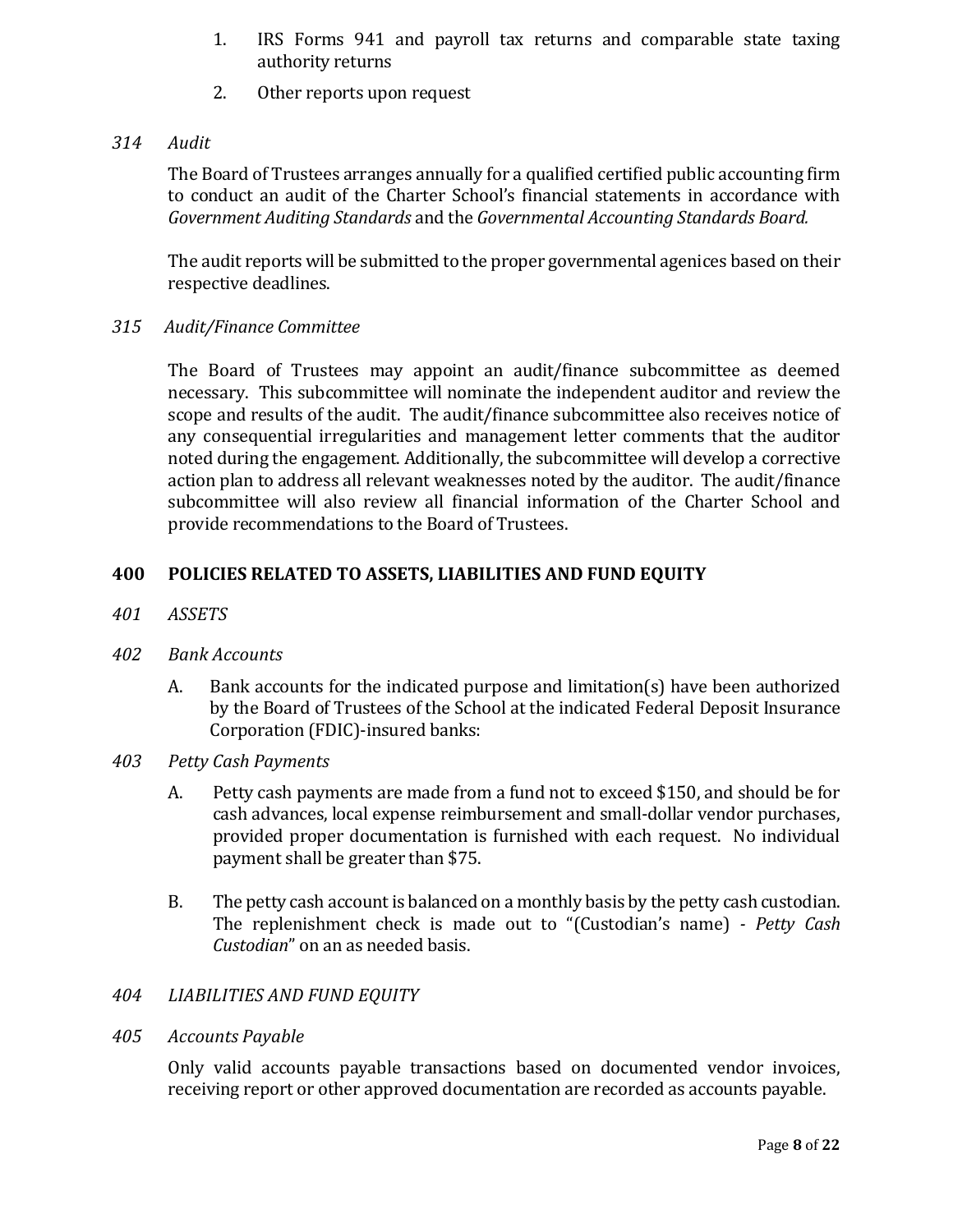## *406 Accounts Payable Payment Policy*

Vendors and suppliers are paid as their payment terms require, taking advantage of any discounts offered. If cash flow problems exist, payments are made on a greatest dependency/greatest need basis.

## *407 Accrued Liabilities*

Salaries, wages earned, and payroll taxes, together with professional fees, rent, and insurance costs incurred, but unpaid, are reflected as a liability when entitlement to payment occurs.

# *408 Liability For Compensated Absences*

- A. Compensated absences arise from employees' absences from employment due to paid time off. When the Charter School expects to pay an employee for such compensated absences, a liability for the estimated probable future payments is accrued if all of the following conditions are met:
	- 1. The employee's right to receive compensation for the future absences is attributable to services already performed by the employee.
	- 2. The employee's right to receive the compensation for the future absences is vested or accumulates.
	- 3. It is probable that the compensation will be paid.
	- 4. The amount of compensation is reasonably estimable.
- B. Compensated absences not required to be paid upon employee termination is only recorded when paid.

### *409 Debt*

- A. When applicable, short-term debt consists of financing expected to be paid within one year of the date of the annual audited financial statements. Long-term debt consists of financing that is not expected to be repaid within one year and is recorded in the Enterprise Fund.
- B. Loan agreements approved by the Board of Trustees should be in writing and should specify all applicable terms, including the purpose of the loan, the interest rate, and the repayment schedule.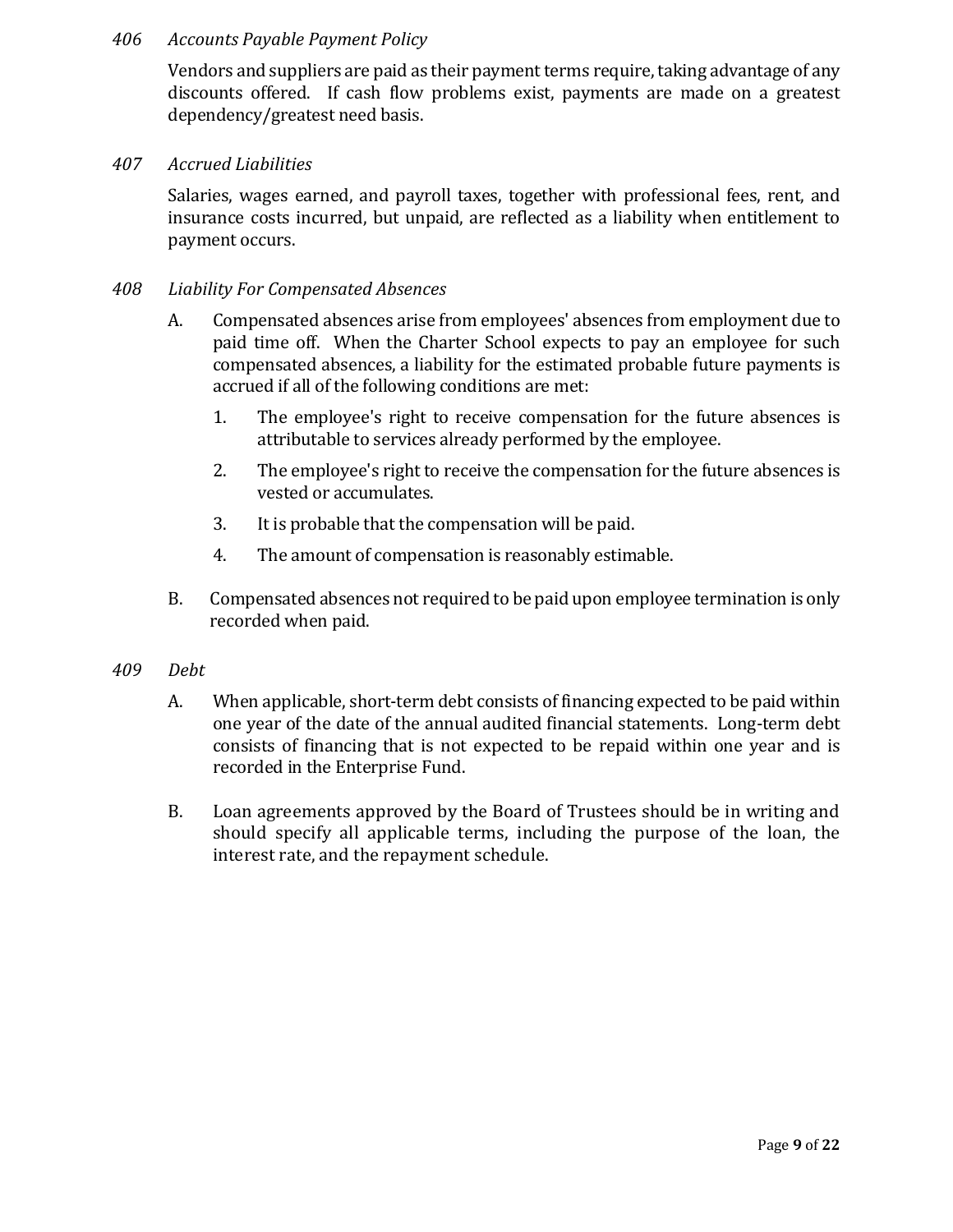#### **500 REVENUE**

#### *501 Revenue Recognition*

The School records revenue on the accrual basis of accounting, consistent with generally accepted accounting principles applicable to special purpose governmental units.

#### *600* **FACILITIES**

#### *601 Disposal Of Property And Equipment*

- A. No item of property or equipment shall be removed from the premises without prior approval from the Business Manager.
- B. The School has adopted standard disposition procedures for Charter School staff to follow, which include an *Asset Disposal Form*, which identifies the asset, the reason for disposition, and signature of the requester. The form also allows for an identification of the asset's book value, condition of the asset, and supervisory approval or denial.
- C. When property is retired, the appropriate asset in the fixed asset subsidiary will be adjusted and properly reflected in the Enterprise Fund.

#### **700 PROCUREMENT POLICIES**

*701* The School adheres to the following objectives:

- 1. Procurements will be completely impartial based strictly on the merits of supplier and contractor proposals and applicable related considerations such as delivery, quantity, etc.
- 2. Make all purchases in the best interests of the School and its funding sources.
- 3. Obtain quality supplies/services needed for delivery at the time and place required.
- 4. Buy from responsible sources of supply.
- 5. Obtain maximum value for all expenditures.
- 6. Deal fairly and impartially with all vendors.
- 7. Maintain dependable sources of supply.
- 8. Be above suspicion of unethical behavior at all times; avoid any conflict of interest, related parties or even the appearance of a conflict of interest in the Charter School supplier relationships.
- A. Purchases or contracts greater than \$15,000 shall be approved by the Board of Trustees and if less than \$15,000, by the Executive Director.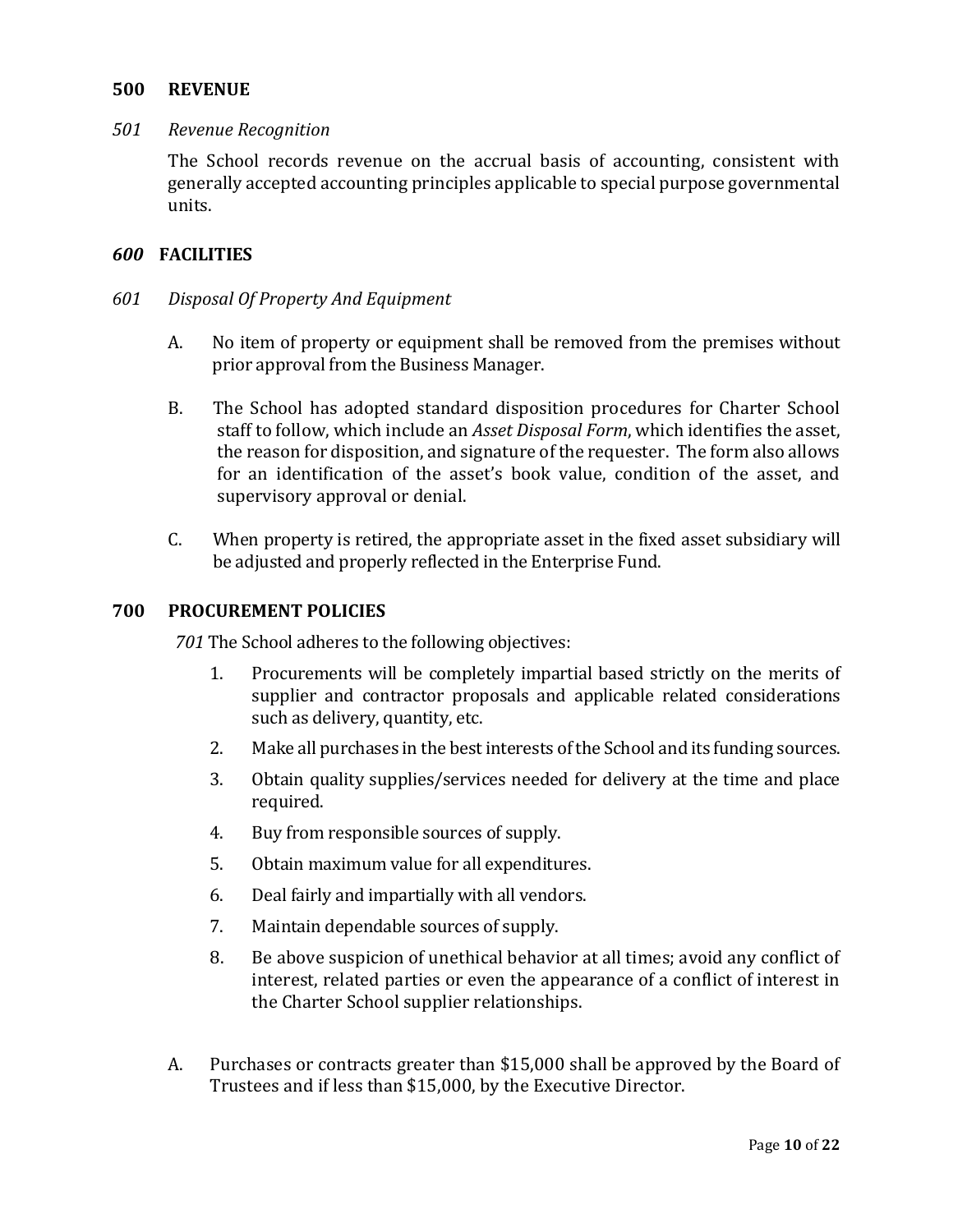B. All lease agreements will be evidenced by a lease or sublease agreement approved by the Board of Trustees and signed by the Executive Director. The agreement will identify all the terms and conditions of the lease.

# **800 TRAVEL POLICIES**

## *801 Employee Mileage Reimbursement*

- A. All employees are reimbursed at the standard mileage rate per mile as determined by the Internal Revenue Service for use of their own vehicle for business related travel. In addition, parking fees and tolls paid are reimbursable if supported by invoices.
- B. All employees requesting such mileage reimbursement are required to furnish a *Travel Report* containing the destination of each trip, its purpose and the miles driven, parking fees and tolls, within one month after the travel date, supported by invoices, if applicable.

# **900 CONSULTANTS AND CONTRACTORS**

### *901 Consultant Utilization*

The utilization of all consultants and contract personnel are sufficiently evidenced by:

- A. Details of all agreements (e.g., work requirements, rate of compensation, and nature and amount of other expenses, if any) with the individuals or organizations providing the services and details of actual services performed.
- B. Invoices or billings submitted by consultants, including sufficient detail as to the time expended and nature of the actual services performed.
- C. The use of a management contract for educational and administrative services will clearly identify the contractor's performance requirements, including students' academic achievement, contractor's compensation and the Charter School's rights to educational curricula and intellectual property developed.

### *902 Independent Contractors*

The use of consultants is closely monitored so as not to vary from the rules of the Internal Revenue Code. In particular, consultants will:

- A. Not be controlled as to what services will be performed and how these services will be performed. Consultants will not have set hours of work.
- B. Adhere to a precise contract scope of services, recomputed or at least adjusted annually. This consultant agreement will specify the obligation of the consultant to pay his or her own self-employment taxes, if applicable.
- C. Not receive any fringe benefits as such, although their fee may include provision for fringe benefits.
- D. Not be assigned a permanent workstation.
- E. Make their services available or work for a number of firms or persons at the same time.
- F. Will use his or her own stationery or time sheet in billing for services.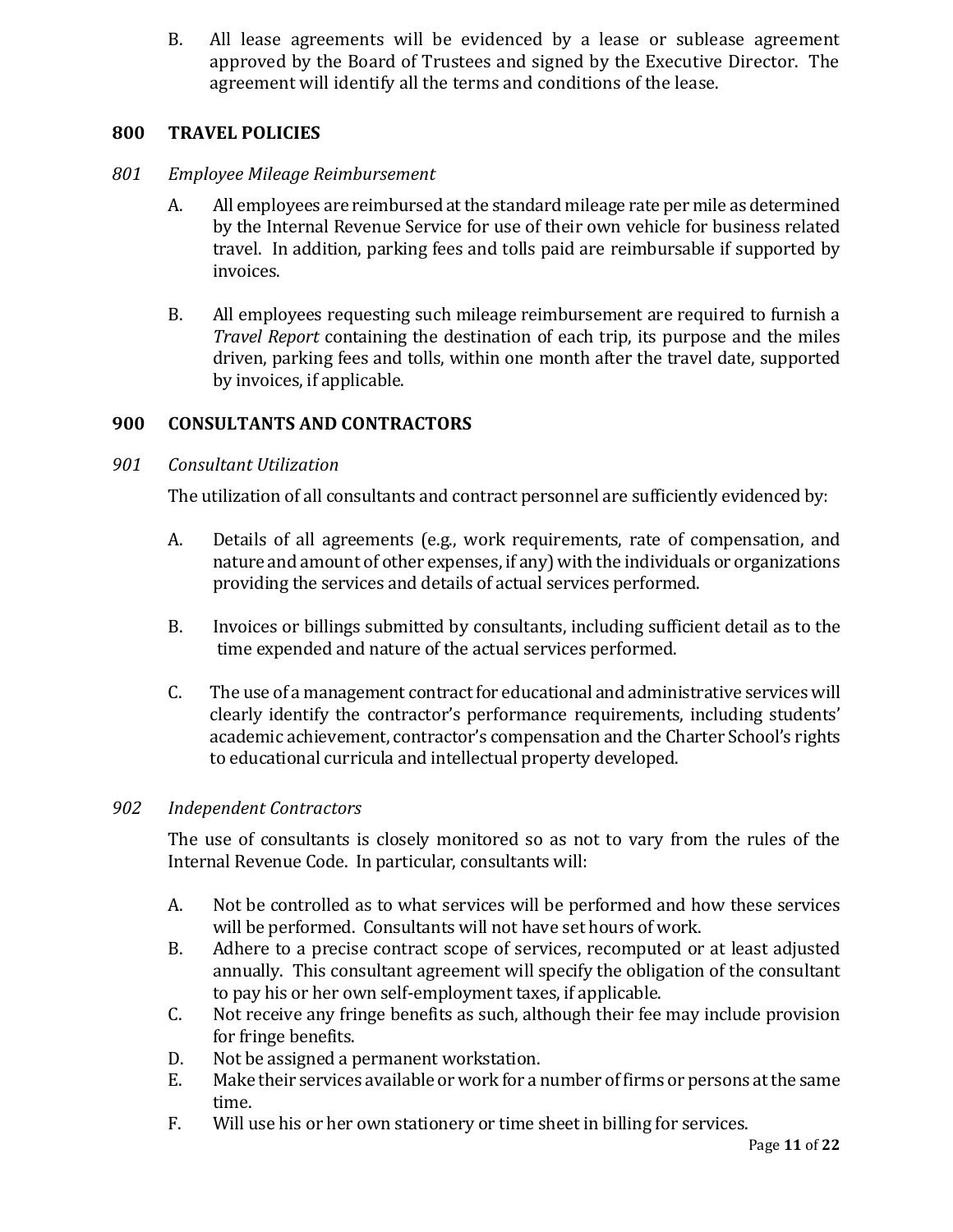# *1000 - GENERAL ACCOUNTING PROCEDURES*

In this section, procedures are described for the overall accounting system design, General Ledger activity and General Ledger closeout for the Charter School.

# *GENERAL LEDGER ACTIVITY*

#### *Control Objective*

To ensure that all General Ledger entries are current, accurate and complete.

#### *Major Controls*

#### A. **Timeliness of Entries**

All entries are made soon after the underlying accounting event to ensure the financial records and reporting is current.

#### B. **Support Documentation**

All entries are supported by adequate documentation that clearly shows the justification and authorization for the transaction.

### C. **Audit Trail**

A complete audit trail is maintained by the use of reference codes from source documentation through the books of original entry and General Ledger, to periodic reporting statements.

#### *Procedures*

- 1. Financial data on source documentation is verified against original documents (e.g., invoice, purchase order, etc.) before entering into the accounting system.
- 2. Provision is made for using recurring General Journal entries for certain transactions, such as recording the monthly portion of prepaid insurance.
- 3. Non-recurring entries, such as for correcting entries, recording accruals and recording non-cash transactions, are prepared as circumstances warrant and on a monthly basis.
- 4. All entries in the books of original entry (e.g., cash receipts journal and checkbook) are made soon after the accounting event from authorized forms, and are prepared and reviewed by qualified accounting personnel.
- 5. All General Journal entries are supported by General Journal Vouchers that have supporting documentation attached, and are approved by the Executive Director.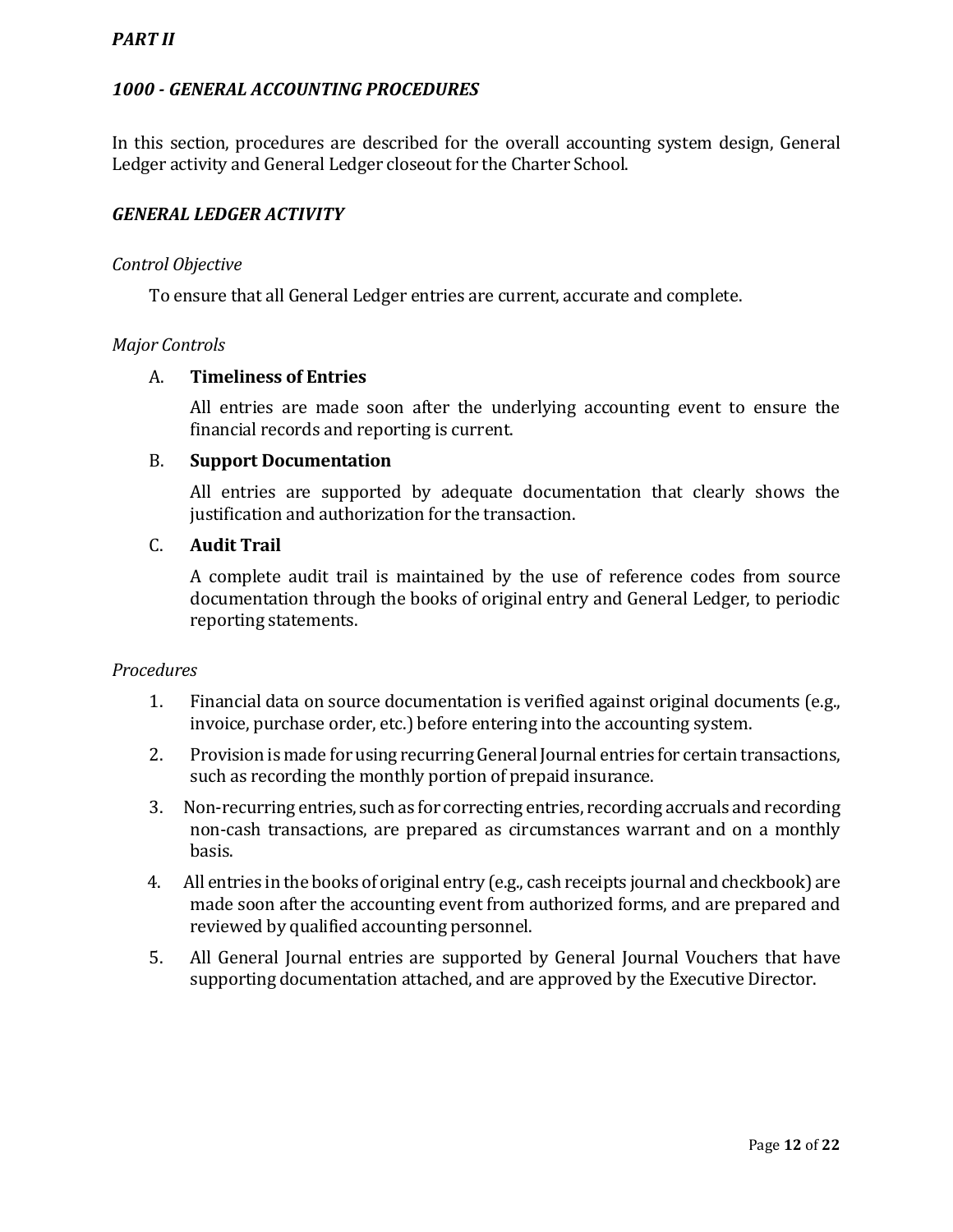# *GENERAL LEDGER CLOSE-OUT*

#### *Control Objective*

To ensure the accuracy of financial records and reports.

### *Major Controls*

#### A. **Trial Balance**

Monthly, a trial balance is prepared to ensure the accuracy of the General Ledger account balances.

# B. **Reconciliation of General Ledger Control Accounts with Subsidiary Ledgers**

Reconciliations are prepared on a monthly basis.

#### *Procedures*

- 1. At the end of each month, a trial balance of all General Ledger accounts is prepared by the back office business services provider to the Executive Director.
- 1. Reconciliation between the General Ledger control accounts and the subsidiary ledgers are completed by the back office business services provider.
- 2. At fiscal year end and after the annual audit, all income and expense accounts are closed out, and the general ledger balances are agreed to the audited financial statements.

### **1100 - CASH MANAGEMENT PROCEDURES**

In this section, procedures are described for cash receipts, cash disbursements, and petty cash funds and prepaid items.

### *CASH RECEIPTS*

#### *Control Objective*

To record cash receipts completely and accurately and to prevent the diversion of cash assets.

#### *Major Controls*

### A. **Cash Flow Projection**

The Charter School annually prepares and updates monthly a cash flow projection for operations and capital cash needs to monitor and ensure adequate cash flow.

#### B. **Cash Receipts Policies**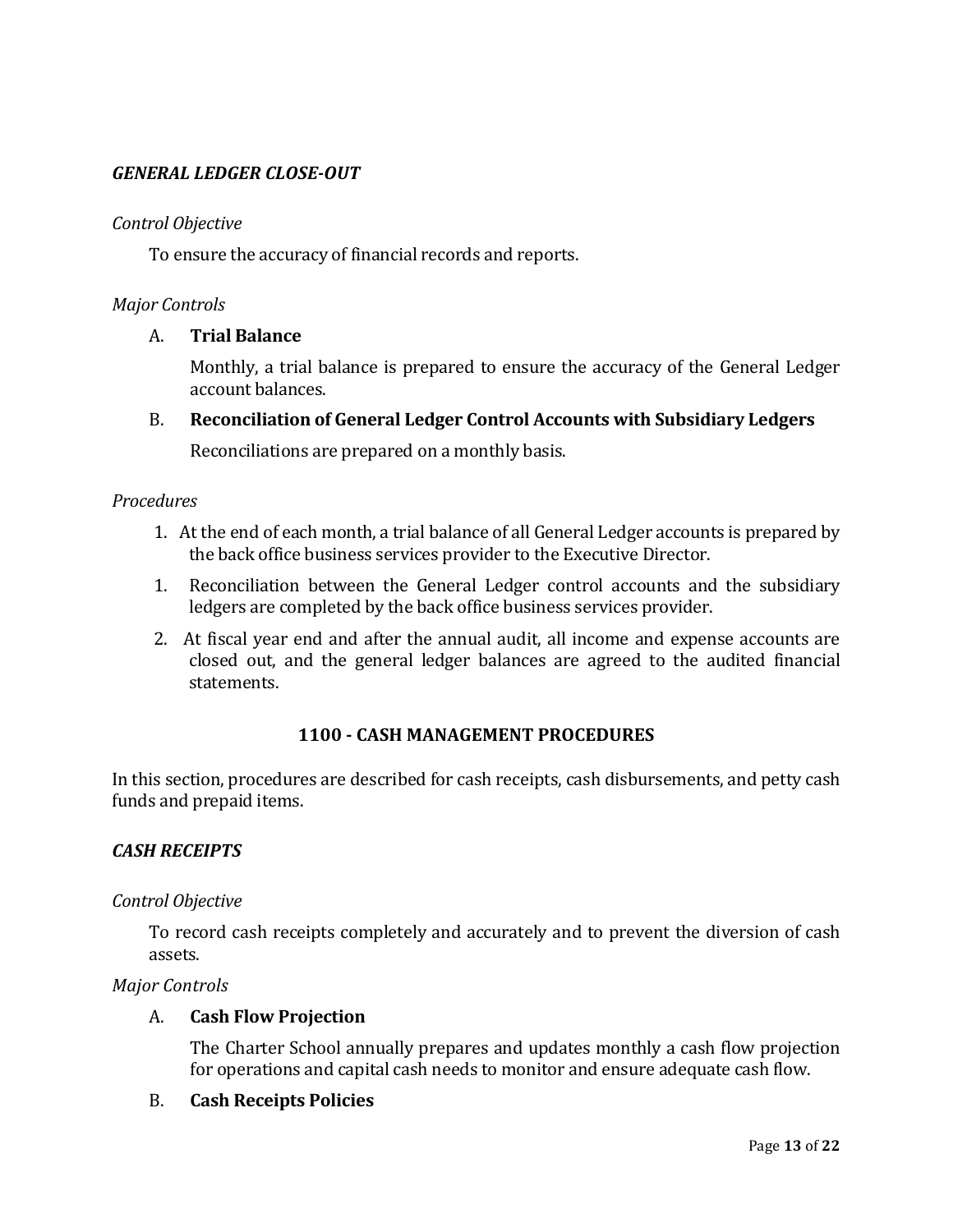The School has internal control systems in place to monitor cash receipts, and ensure that deposits are made in a timely manner. The School also uses electronic fund transfers to accelerate deposits.

# C. **Internal Accounting Controls**

- (i) Opening of mail assigned to an employee with responsibilities independent of access to files or documents pertaining to accounts receivable or cash accounts.
- (ii) Listed receipts and credits compared to accounts receivable and bank deposits.
- (iii) General Ledger control accounts reconciled with Accounts Receivable Subsidiary Ledger

### *Procedures*

- *A. General*
	- 1. Mail is opened by the designated classified staff member who sorts the checks and forwards them to the Executive Director or the appropriate recipient.
	- 2. The back office business services provider prepares journal entries and deposit slips.
	- 3. A copy of each check to be deposited is made and attached to copy of the deposit slip and filed to provide support for all deposits.
	- 4. The back office business services provider reviews and signs off on journal entries.
	- 5. The back office business services provider inputs journal entries.
	- 6. Either the back office business services provider or the Executive Director makes deposits on a daily or no later than on a weekly basis. If deposits are made other than daily, the deposit should be maintained in a secure area with limited access.
	- 7. Reconciliation of cash receipts to deposit slips and bank statements are performed by the Executive Director and the back office business services provider on a monthly basis.

### *CASH DISBURSEMENTS*

#### *Control Objective*

To disburse cash for authorized purposes and record cash disbursements completely and accurately.

### *Major Controls*

### A. **Cash Disbursement Policies**

Check preparation and signatures are delayed until the due date, consistent with available discounts if available.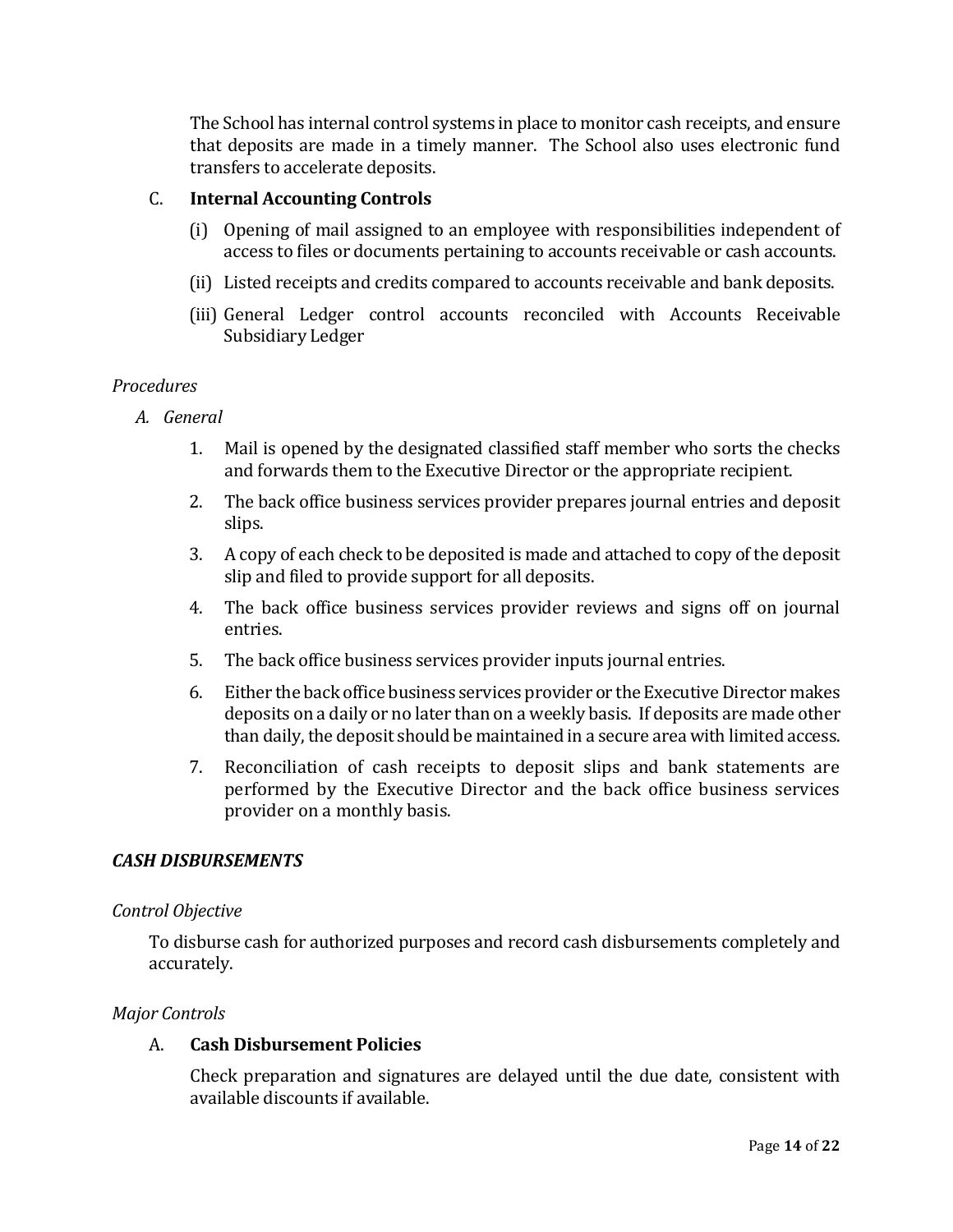# B. **Internal Accounting Controls**

- (i) Pre-numbered checks and special check protective paper.
- (ii) Match disbursement records against accounts payable/open invoice files.
- (iii) Bank statements reconciled to cash accounts and any outstanding checks verified by either the back office business services provider, if applicable.
- (iv) Supporting documentation canceled to prevent resubmission for payment.
- (v) Detailed comparison of actual vs. budget disbursements on a periodic basis.
- (vi) Separation of duties to the extent possible for an organization the size of the School.

### *Procedures*

- 1. When the transaction is complete and payment is due, a pre-numbered check is prepared by the back office business services provider who attaches all supporting documentation: (e.g. vendor invoice, purchase order, purchase requisition, etc.) and submits the package to the Executive Director for approval.
- 2. All invoices submitted for signature will include approvals for payment, expense account charged, check number and date of payment.
- 3. The Executive Director approves checks after examining the supporting documentation.
- 4. After having been approved and/or signed, the checks are mailed directly to the payee by designated classified staff member.
- 5. All supporting documents are canceled (i.e. stamped *PAID*) by the signatory and filed by back office business services provider.
- 6. On a periodic basis, cash disbursement records are matched against accounts payable/open invoice files for any discrepancies.
- 7. Bank statements are reconciled soon after receipt by either the back offices business services provider and reviewed by the Executive Director.

### *PETTY CASH FUNDS*

### *Control Objective*

To control the use of petty cash funds for valid transactions.

### *Major Controls*

### **A. Internal Accounting Controls**

(i) Reconcile petty cash funds by employees with responsibilities independent of cash receipts, disbursements or custody.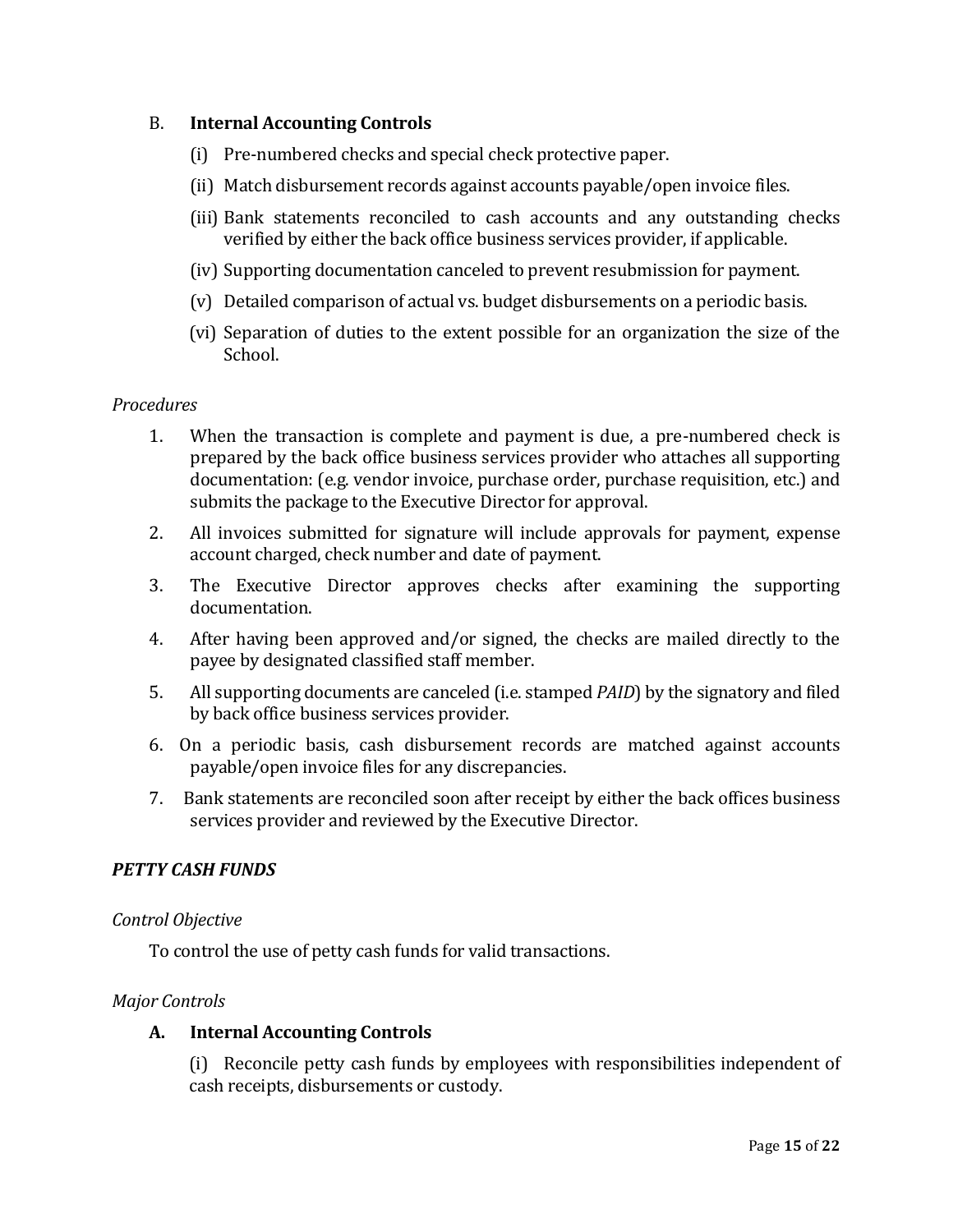### *Procedures*

- 1. The Charter School will maintain an imprest petty cash system of \$300, which will be maintained and secured by the Executive Director or their designee.
- 2. The Executive Director or their designee maintains a log of all disbursements made from the petty cash fund and uses a *Petty Cash Voucher* for all petty cash disbursements. No disbursements will be for greater than \$75.
- 3. When the fund needs to be replenished, a check request is prepared by the Executive Director or their designee, attaching the log of disbursements and the supporting vouchers. See cash disbursement procedure above for payment.
- 4. Any differences between the check request to bring the fund up to the petty cash amount and total disbursements made are reviewed and a justification is prepared.
- 5. Funds disbursements are entered into the General Ledger by expense category when the fund is replenished.

# **1200 - PAYROLL PROCEDURES**

Payroll procedures are organized under six categories: personnel requirements, personnel data, timekeeping, preparation of payroll, payroll payment, and payroll withholdings.

### *PERSONNEL REQUIREMENTS*

#### *Control Objective*

To ensure that the School hires only those employees, full or part-time, it absolutely needs and exerts tight control over hiring new employees.

#### *Major Controls*

#### **Payroll Policies**

Procedures

#### **New Employees**

- 1. Requests for new employees are initiated by the Executive Director and compared with the approved annual personnel budget.
- 2. New employees complete an *Application for Employment*.
- 3. New employees complete all necessary paperwork for payroll.

 4. Employee is fingerprinted. Fingerprint clearance must be received by the school before any employee may start work.

### **Vacation and Sick Pay**

1. Employees accrue vacation time based on personnel policy of the Charter School.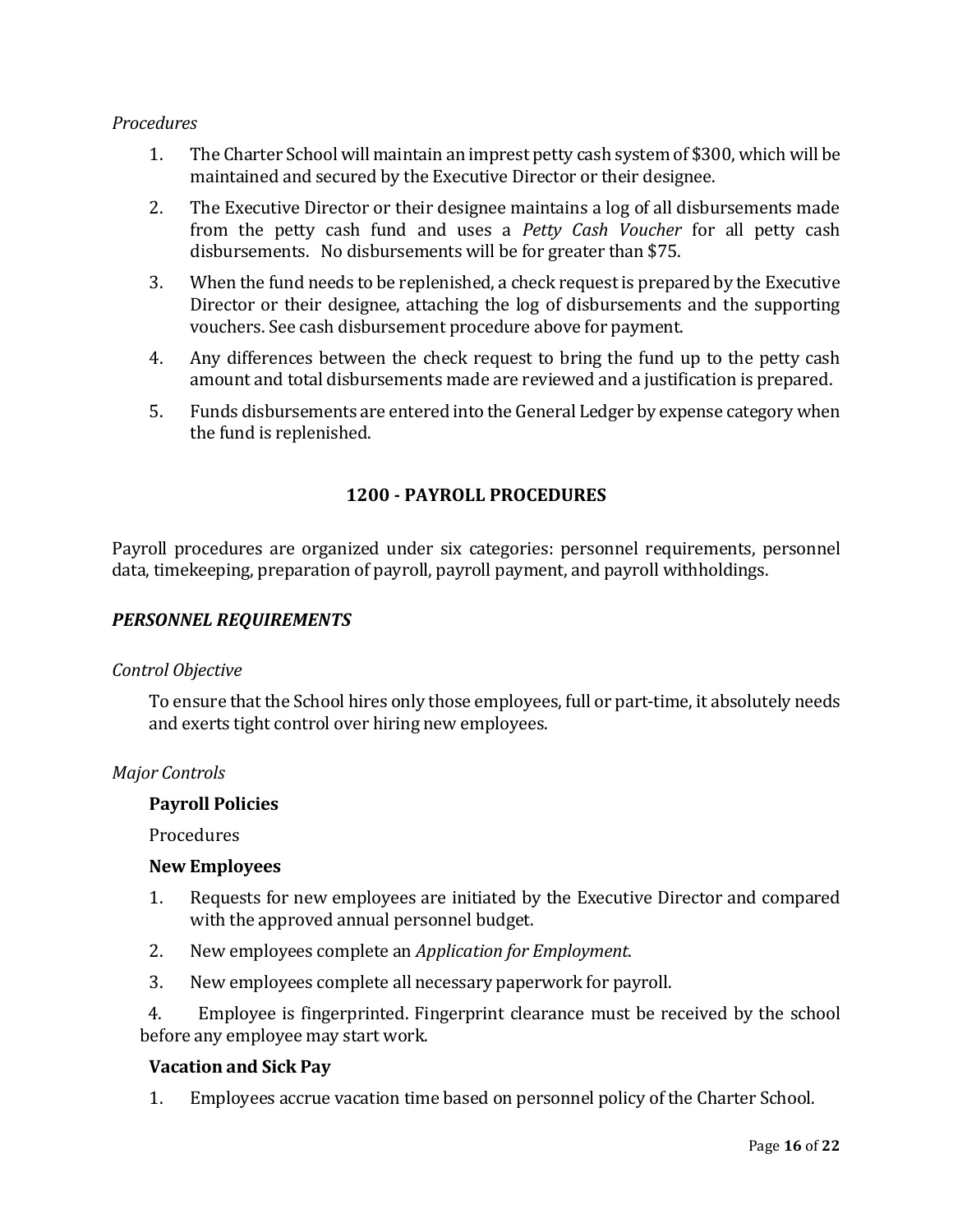- 2. Employee is required to provide at least two weeks advanced notice to supervisors for a vacation request.
- 3. Regular part-time employees will earn vacation time on a pro-rated bases based on personnel policy of the Charter School.
- 4. Employees' earned vacation balances are adjusted monthly to reflect vacation time earned and taken and reviewed by the Executive Director.
- 1. Sick leave taken is monitored against each employee's available sick time on an electronic spreadsheet and reviewed by the Executive Director.
- 2. Before vacation time is paid, a *Vacation Authorization Request* is to be prepared by the employee, which is reviewed and approved by the Executive Director.
- 3. The back office business services provider monitors vacation and sick time by maintaining a log for each individual.
- 4. A General Journal entry is prepared at year-end to record the accrued vacation liability.
- 5. Unused vacation time is based on personnel policy of the Charter School.

# *PERSONNEL DATA*

### *TIMEKEEPING*

### *Control Objective*

To ensure that payment for salaries and wages is made in accordance with documented time records.

### *Major Controls*

### A. **Timekeeping Policies**

Employees are instructed on the proper charging of time to assure the accuracy of recorded time to cost objectives.

# B. **Time Sheet**

Labor hours are accurately recorded and any corrections to timekeeping records, including the appropriate authorizations and approvals, are documented.

### C. **Internal Accounting Controls**

(i) Reconciliation of hours charged on time sheets to attendance records.

#### *Procedures*

### **Time Sheet Preparation**

1. Hourly and salary employees prepare time sheets on a bi-weekly basis.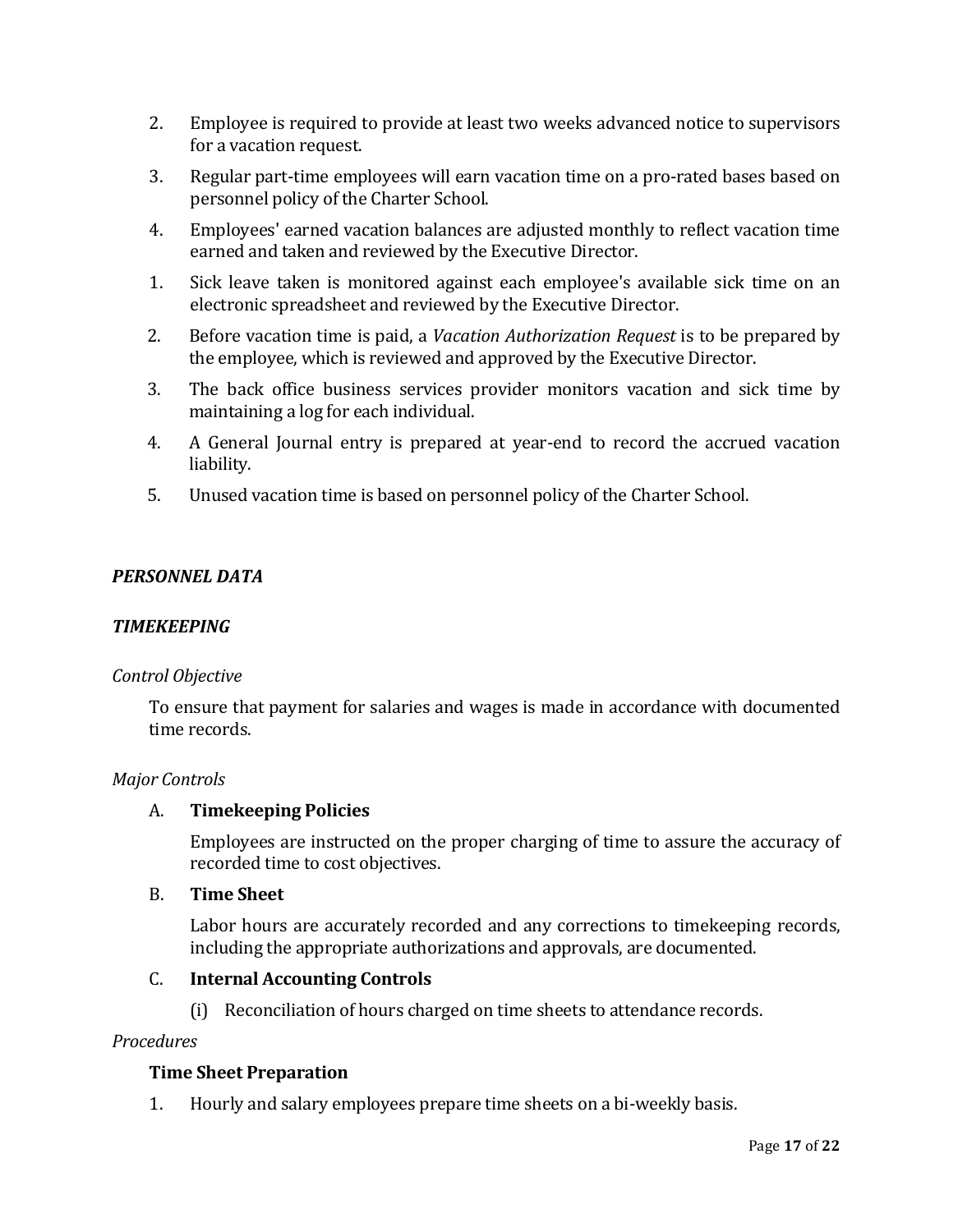- 2. In preparing time sheets, employees:
	- (i) Enter hours in ink and sign the completed timekeeping record
	- (ii) Make all corrections in ink by crossing out the error and initialing the change.
	- (ii) Submit the completed time sheet to the Administrative Assistant or Receptionist.

## **Approval and Collection of Time Sheets**

- 1. Each employee's time sheet is forwarded to the Administrative Assistant or Receptionist on a bi-weekly basis, which ensures all the timesheets are submitted in a timely manner. The Administrative Assistant or Receptionist forwards the timesheets to the Executive Director who reviews and approves them.
- 2. Authorized timesheets are collected by the Administrative Assistant or Receptionist and forwarded to the back office business services provider for processing.

# **Reconciliation of Payroll to Time Sheets**

1. Hours shown on time sheets are reconciled to the hours recorded on the Payroll Register by the Executive Director or their designee for each time sheet period.

# *PREPARATION OF PAYROLL*

### *Control Objective*

To ensure that payment of salaries and wages is accurately calculated.

### *Major Controls*

### A. **Internal Accounting Controls**

(i) Time records are periodically reconciled with payroll records.

### *Procedures*

- 1. The Administrative Assistant or Receptionist forwards approved time sheets to the back office business services provider.
- 2. The total time recorded on time sheets and the number of employees is calculated by the back office business services provider.
- 3. Recorded hours from the bi-weekly time sheets are accumulated by the back office business services provider and communicated to the Payroll Service via modem or input into the in-house payroll software.
- 4. The payroll documents received from the in-house payroll software (e.g., calculations, payrolls and payroll summaries) are compared with time sheets, pay rates, payroll deductions, compensated absences etc. by the back office business services provider.
- 5. The back office business services provider verifies gross pay and payroll deductions.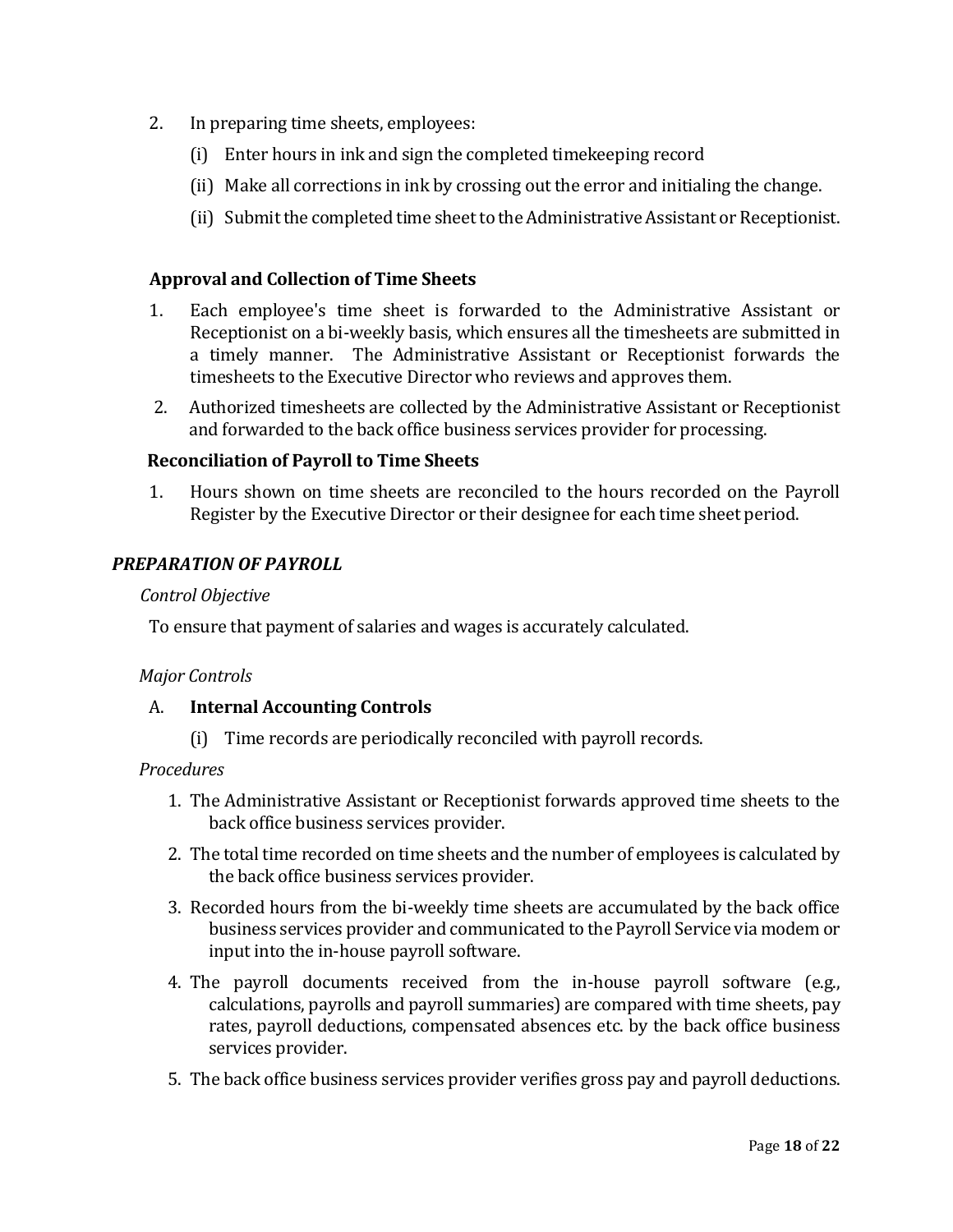- 6. The total hours and number of employees are compared with the totals in the Payroll Register by the back office business services provider.
- 7. The Payroll Register is reviewed and approved by the Executive Director.

# *PAYROLL PAYMENT*

# *Control Objective*

To ensure payment for salaries and wages by check, direct deposit, cash or other means is made only to employees entitled to receive payment.

# *PAYROLL WITHHOLDINGS*

### *Control Objective*

To ensure that payment withholdings are correctly reflected and paid to the appropriate third parties.

### *Major Controls*

# A. **Reconciliation of Payment and Payroll Withholdings**

Payroll withholdings are recorded in the appropriate General Ledger control accounts and reconciled with payments made to third parties.

# B. **Internal Accounting Controls**

The in-house payroll software calculates payroll withholdings, which are reviewed and verified by the back office business services provider.

### *Procedures*

- 1. The in-house payroll software calculates payroll withholdings for each employee. These are summarized by pay period and recorded in General Ledger.
- 2. Payments for payroll withholdings are reconciled with the amounts recorded in the General Ledger control accounts by the back office business services provider.
- 3. The back office business services provider reviews the accuracy and timeliness of payments made to third parties for payroll withholdings.
- 4. Original withholding and benefit election forms, maintained in the employee file, are prepared by employee and reviewed and approved on a periodic basis by the back office business services provider.

# *1300 DEPRECIATION*

### *Procedures*

The school capitalizes all fixed assets when acquired, and records the historical cost of these items in the enterprise fund. In accordance with generally accepted accounting principles, as they relate to special purpose business-type activity, government units, under GASB 34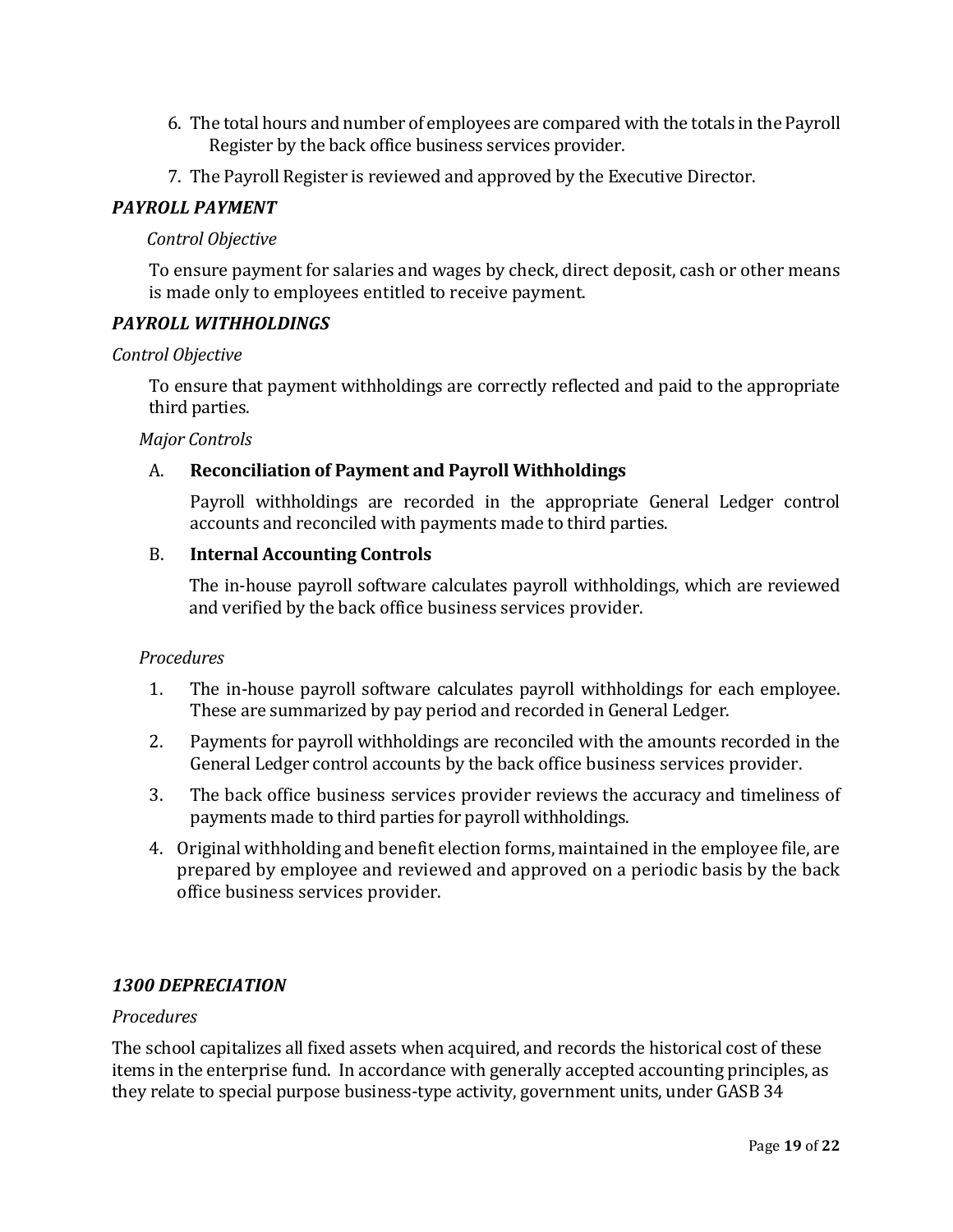depreciation expense must be recorded in the statement of revenue, expenditures and changes in net assets.

# *1400 EXPENSE REIMBURSEMENT*

#### *Control Objective*

To ensure the School pays for only authorized business expenses.

### *Major Controls*

#### A. **Travel Policies**

The School has adopted policies on travel reimbursement.

#### B. **Employee Expense Reimbursement Documentation**

Employees are required to obtain and furnish documentation for individual expenses of \$25 or over (provided they are not on a per diem basis) and company credit card purchases.

### C. **Internal Accounting Controls**

- (i) Justification for travel approved by Executive Director
- (ii) Documentation for incurred employee expenses
- (iii) Documentation for company credit card purchase.

### **Expense Advance or Reimbursement**

Expense Reimbursement:

- 1. Soon after traveling, but not exceeding 30 days, an employee who seeks reimbursement for authorized expenses completes a *Travel Report* detailing the expenses incurred, attaching originals of supporting documentation.
- 2. All credit card purchases are supported by invoices in order to be reimbursed.
- 1. The employee's *Travel Report* and credit card purchases invoices are reviewed and approved by the Business Manager.

### **1500 - MANAGEMENT REPORTING PROCEDURES**

In this section, procedures are covered for supporting the annual budget, financial reporting and tax compliance.

## *ANNUAL BUDGET*

### *Control Objective*

To effectively support the preparation of the annual budget and its periodic review.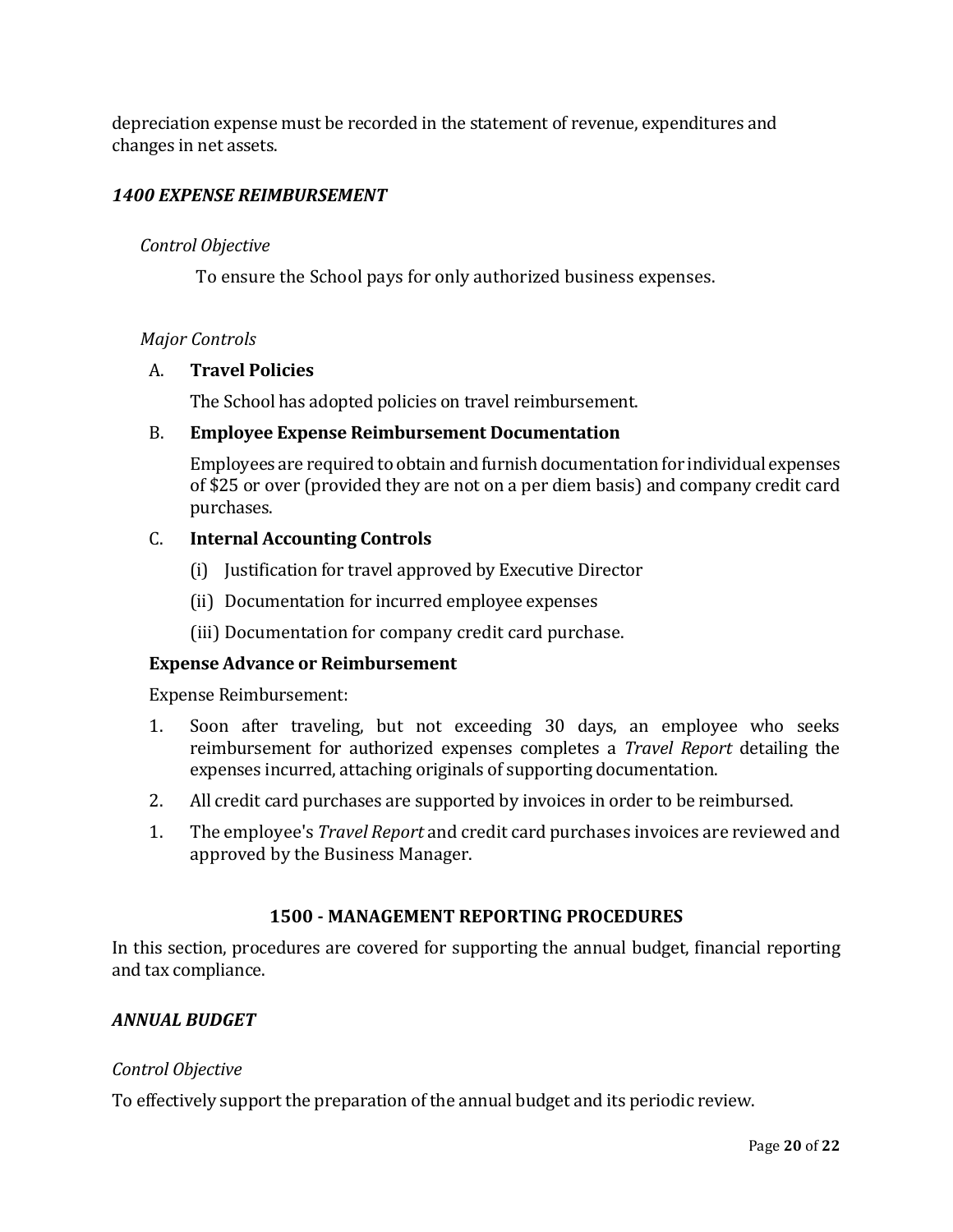# *Major Controls*

# A. **Budget Process**

The Executive Director works with the back office business services provider and prepares the annual operating and capital budgets and cash flow projection, with input from the school's community. The budgets and projection are submitted to the Board of Trustees for approval.

## B. **Internal Accounting Controls**

Accuracy and completeness of the budget and projections

# *Procedures*

- 1. In preparation of the annual operating and capital budget and cash flow projection, the back office business services provider prepares a preliminary budgets and projection for review by the Executive Director in consultation with the school staff.
- 2. To support budgets and projection estimates, the back office business services provider prepares current year-to-date financial data with projections of year-end totals.
- 3. The back office business services provider and the Executive Director review the budgets and projection submitted for completeness and reasonableness.
- 4. The Board of Trustees approves and adopts the final budgets and projection.
- 5. The adopted budgets totals are entered in the General Ledger by the back office business services provider for the new fiscal year, in order to prepare budget to actual reports.

# *FINANCIAL REPORTING*

### *Control Objective*

To ensure the accuracy, completeness and timeliness of financial reporting to support decision-making.

Major Controls

# A. **Schedule**

Monthly managerial reports are prepared based on a schedule.

# B. **Review and Approval**

Financial reports are reviewed for accuracy and completeness.

# C. **Audit**

The annual financial statements of the School are audited by a certified public accounting firm.